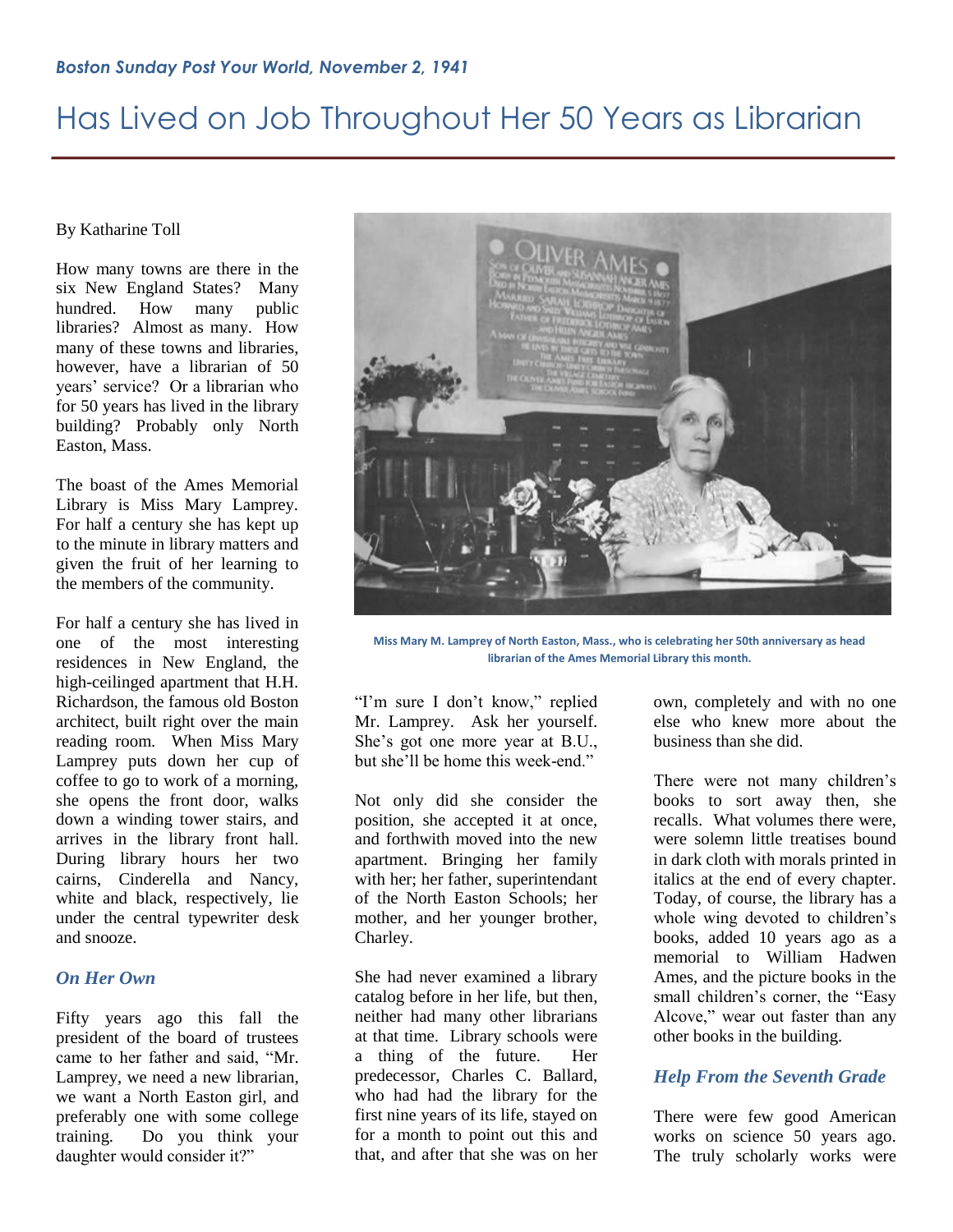published in German, or, possibly, French or Italian, and they were not translated. Now the library has a sound and solid little core of American science books, all in English.

"Sometimes people have to go away from North Easton for a little while just to appreciate what we have here," says Miss Lamprey, when the high school children graduate and go away to normal school, or business school or college, they"re so enthusiastic when they get back. `Why!' they say, `We had no idea how much there was here till we tried to get hold of it somewhere else'!"

Fifty years ago there was no cataloging system like the Dewey Decimal; Miss Lamprey followed the methods of the lady who put the first books on the bare shelves, which was first used in the Boston Athenaeum. Eighteen years ago she decided she was going to reorganize. Water had been flowing under the bridge; North Easton was not going to be unprogressive. And that reorganization is still one of the important events in the history of the institution, second only to the laying of the corner stone or the acquisition of the new wing.

"Where am I going to get enough help, though?" moaned Miss Lamprey, "There's so many, many books to lift off the shelves and sort and put back!"

"Ask the seventh grade children," advised her brother. "Call for volunteers. Seventh grade children are too young to have

engagements, but they"re old enough for tremendous capabilities for work"

Her brother, by the way, is now Professor Charles M. Lamprey, head of the Martin and Farragut schools, and teacher of the theory of education at Boston Teachers College, so his advice was sound.

### *Her Children's Librarian*

During the course of the next two months more than 70 school children spent afternoons and holidays in the stacks, helping bring new order out of the old.

It was at that time that Miss Lamprey met Dorothy, the present children"s librarian. Although, to be sure, she is rather ahead of the story. First she met her sister, Nellie. Nellie was a seventhgrader, and Dorothy even younger. But the older little girl took to the work like a duck to water, and followed through so faithfully for several years that Miss Lamprey persuaded her to make it her life work. She went to Simmons, secured a position in the children's room in the public library in St. Louis, married a fellow librarian, and, now, by an intriguing coincidence of geography, is living in "Easton," Pennsylvania.

Dorothy came along later, and today, although she is no longer "Miss Jermolovich," but 'Mrs. Sullivan," she continues to be Miss Lamprey's one and only assistant. On fair days she works with her in the garden.

"I think my garden has started more gardens than any other in town," says Miss Lamprey with some satisfaction. (She organized the North Easton Garden Club and served as its first president.)

"Those phlox, I don"t know how many friends I've given roots to! And those poppies, full of seed pods every year!" Miss Lamprey does not consider herself a club woman, though she"s active in the Red Cross, the Unitarian Church, and a library current affairs club. (She"s launched four different current affairs clubs at different times in her career.)

### *At Their Best*

First and Foremost she is a librarian. "In a library," she said at a recent banquet in the library, celebrating the  $50<sup>th</sup>$  anniversary of her arrival – and whenever she says `Library" she capitalizes the  $L'' -$  "In a Library you deal with the stuff out of which eternity is made, the garnered best that mortal men have thought and hoped, all preserved in words – and in words of force and beauty.

"When you encourage the reading of good books, you pass along the torch of aspiration and achievement, lighted by other hands.

"In a Library, also," (still capitalizing the "L") "you are meeting not only the best books, but also the best in people. There is no profession in which the human element is more interesting, for here you deal with people on their higher levels, looking for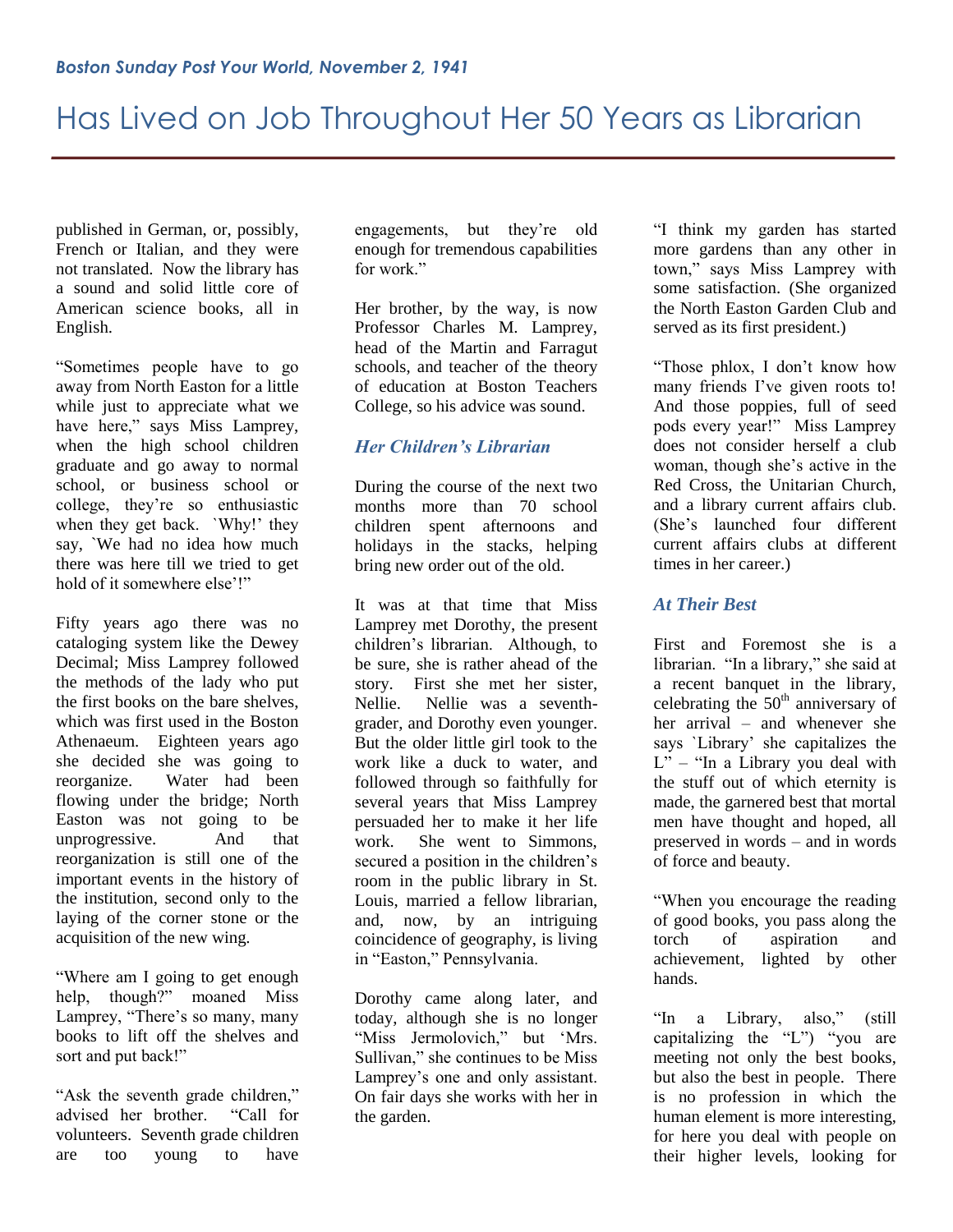

**The second floor of this building is an apartment for the librarian. The Ames Memorial Library in North Easton, Mass., built by the Boston architect, H. H. Richardson**

something to satisfy the best that is in them.

" 'Think of me always at my best,' said Steerforth.

"That is the happy privilege of the librarian – to think of people at their best, both those who go in and out of our doors and those who live in the books on our shelves."

Feeling that way about it as she does, is it any wonder that the feeling and sentiment of the people of the town overflowed in a spontaneous celebration of her "50th October 1?"

The board of trustees, among them Mrs. Louis H. Frothingham, gave a banquet in the new wing, with 29 faces smiling above the yellow chrysanthemums and asters, the gilded squashes and huckleberry leaves. There was a gold bracelet and two gold leaf vases waiting for her, a handsome box of stationary, and a pocketbook of the finest petit

point needlework, which can probably be seen regularly this winter at the Tuesday matinees of the Boston Symphony. And in the bag was a check. Then after the banquet there was a reception at the Frothingham Memorial for all the North Easton men and women who had drawn out books under her guidance, both as children and as voting citizens. Six hundred and fifty of them. And more presentations, a silver bowl, simple and heavy, and a second check.

### *Wrote a Letter*

One friend was so moved he went home and sat right down and wrote a letter.

"I got to thinking of your fifty years; 50 years of devotion to one cause, 50 years of faith to one institution, 50 years of loyalty to one trust.

"Fifty years, as our organism goes, is a long time. There are few people who are able to give their vigor to one enterprise for so long, and there are fewer who are also able to give it their heart."

"Hello! Miss Lamprey!" Two or three days later the telephone was ringing wildly, "This is the grade school." The children wanted their own party, 350 strong, and in the library, with ice cream, cookies, and a lollypop a piece.

"Hello! Miss Lamprey!" The telephone again. It was the high school superintendant. "The high school students want to celebrate, too. Will you come and talk to them in assembly? They can congratulate you afterwards. No, any time at all. Choose any day that's convenient."

Like all rushed and busy people, Miss Lamprey nevertheless finds time on the side for her hobbies.

She likes dogs. She"s had six, all of them cairns but the first, and he was a Skye named "Chum" who disliked everybody.

She likes gardens. In back of the library, of course, there's the masterpiece with the apple tree and the little red wheel barrel and the planting pots, but in Groton, N. H., above Newfound Lake, she owns A farm, Old Fields, 120 acres. The family used to summer nearby when she was a child. Every Sunday morning during the summer she drives up with a friend, Miss Marjorie Young of Swampscott, then down again Monday.

They have a sizeable vegetable garden, "And you can keep a big